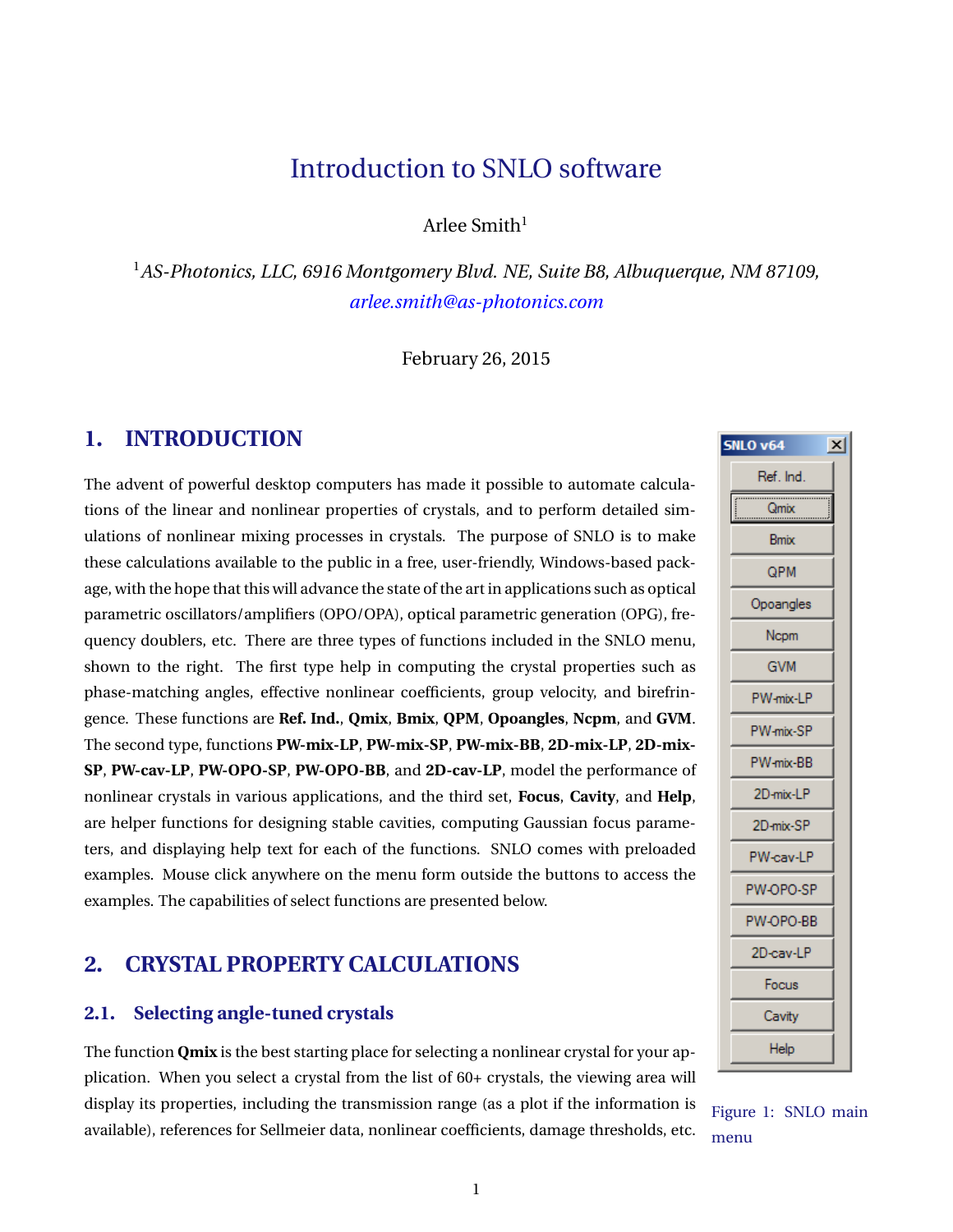<span id="page-1-0"></span>

Figure 2: **Qmix** example.

Enter the wavelengths for your mixing process and push the 'Run' button to compute information specific to all possible phase-matched processes for the selected crystal at the specified wavelengths. [Figure 2](#page-1-0) shows one example. Note that for biaxial crystals only the principal planes are allowed in **Qmix**. If you are curious about a biaxial crystal's properties outside the principal planes, you can explore them using **Bmix**. Further information on crystal properties is available in the papers listed in the bibliography 'Crystals.pdf' available on the SNLO download website [\(http://www.as-photonics.com/snlo\)](http://www.as-photonics.com/snlo). It references over 600 papers relating to nonlinear optical crystals.

#### **2.2. Selecting quasiphase-matched crystals**

The function **QPM** helps you find the right quasi phase matched poling period for any of the popular quasi phase matchable crystals. It also computes temperature and pump wavelength tuning properties for the crystal. You can chose the polarizations for your processes as well, although the zzz polarization is usually the one of practical interest.

#### **2.3. Selecting angle-tuned OPO crystals**

As shown in [Figure 3,](#page-2-0) the function **Opoangles** displays a plot of the signal/idler wavelength versus crystal angle for a given pump wavelength. It also computes the nonlinear coefficient and the parametric gain versus angle. Comparing gain over the wavelength range of interest between different crystals and phase matching types gives a good indication of relative OPO performance. Note that this function permits non-collinear phase matching.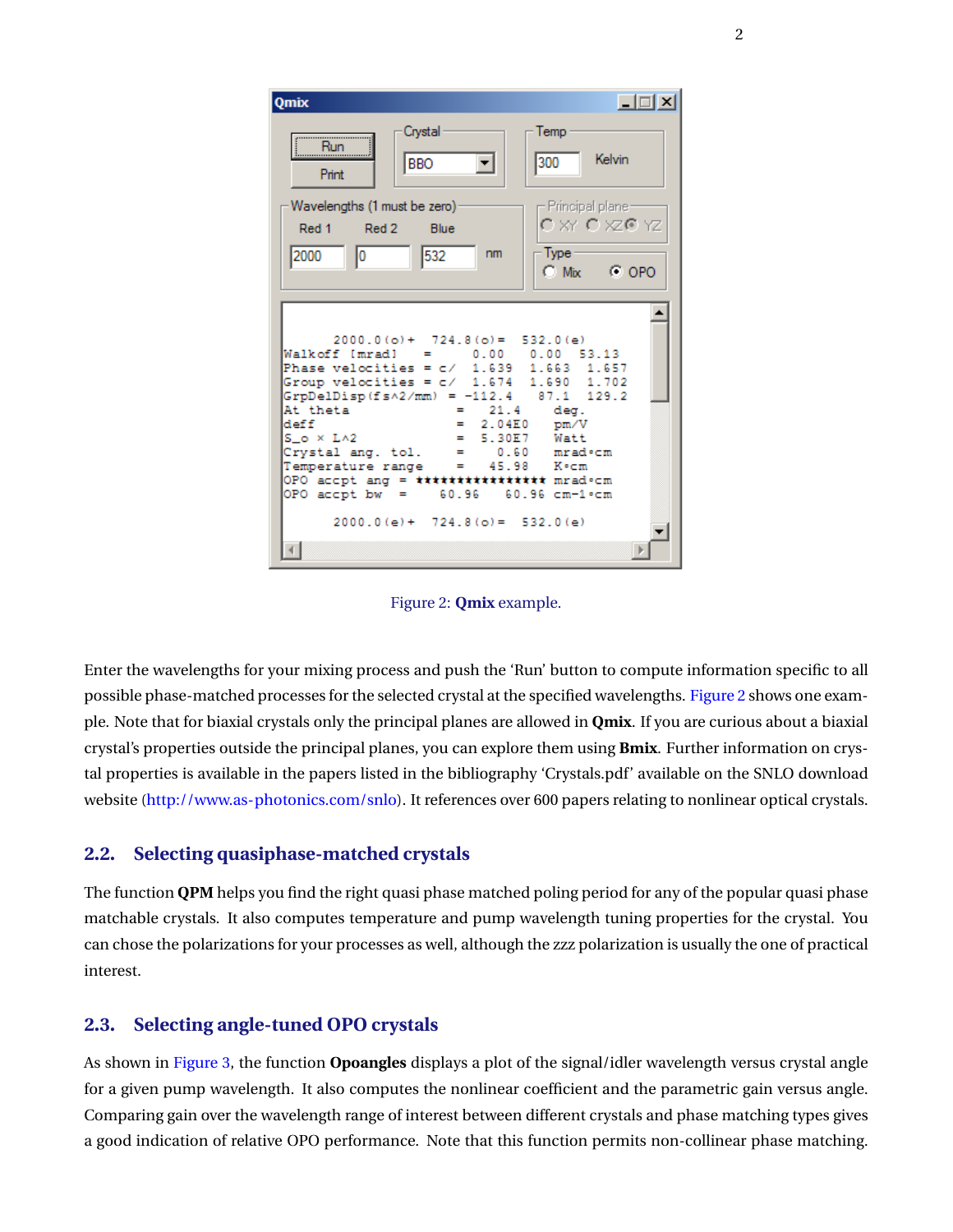<span id="page-2-0"></span>

Figure 3: **Opoangles** example.

Clicking on the 'pump tilt' edit box displays a diagram of the non-collinear angles. The signal is assumed to remain aligned to the cavity of an OPO, the pump is tilted by a fixed angle relative to the signal while the crystal and idler tilt by variable amounts to achieve phase match.

### **2.4. Selecting noncritically phase matched crystals**

**Ncpm** computes all possible sets of the three wavelengths that achieve noncritical phase match in a selected crystal for a chosen propagation axis and mixing type.

### **2.5. Computing a crystal's linear optical properties**

The function **Ref. Ind.** can be used to compute refractive indices, group velocities, group delay dispersions, and birefringent walk off for a given propagation angle, temperature, and wavelength. This is useful if you want to perform your own calculations of phase matching, group velocity matching, etc.

### **2.6. Computing group velocities in angle-tuned crystals**

The function **GVM** computes the phase matching angles and effective group velocities for non-collinear phase matching. The slant parameter specifies the angle between the pump (bluest) wave's pulse envelope and its kvector. All the pulse envelopes are assumed to have the same orientation so if they are all group velocity matched there is no temporal (longitudinal) walk off, but there is spatial (lateral) walk off. For a set of wavelengths and polarizations, the relative group velocities can be varied by changing the value of the slant. In many cases it is possible to achieve perfect group velocity matching in this way. This has obvious application in fs mixing, but it can also be used in mixing broadband light with temporal structure on a fs or ps scale.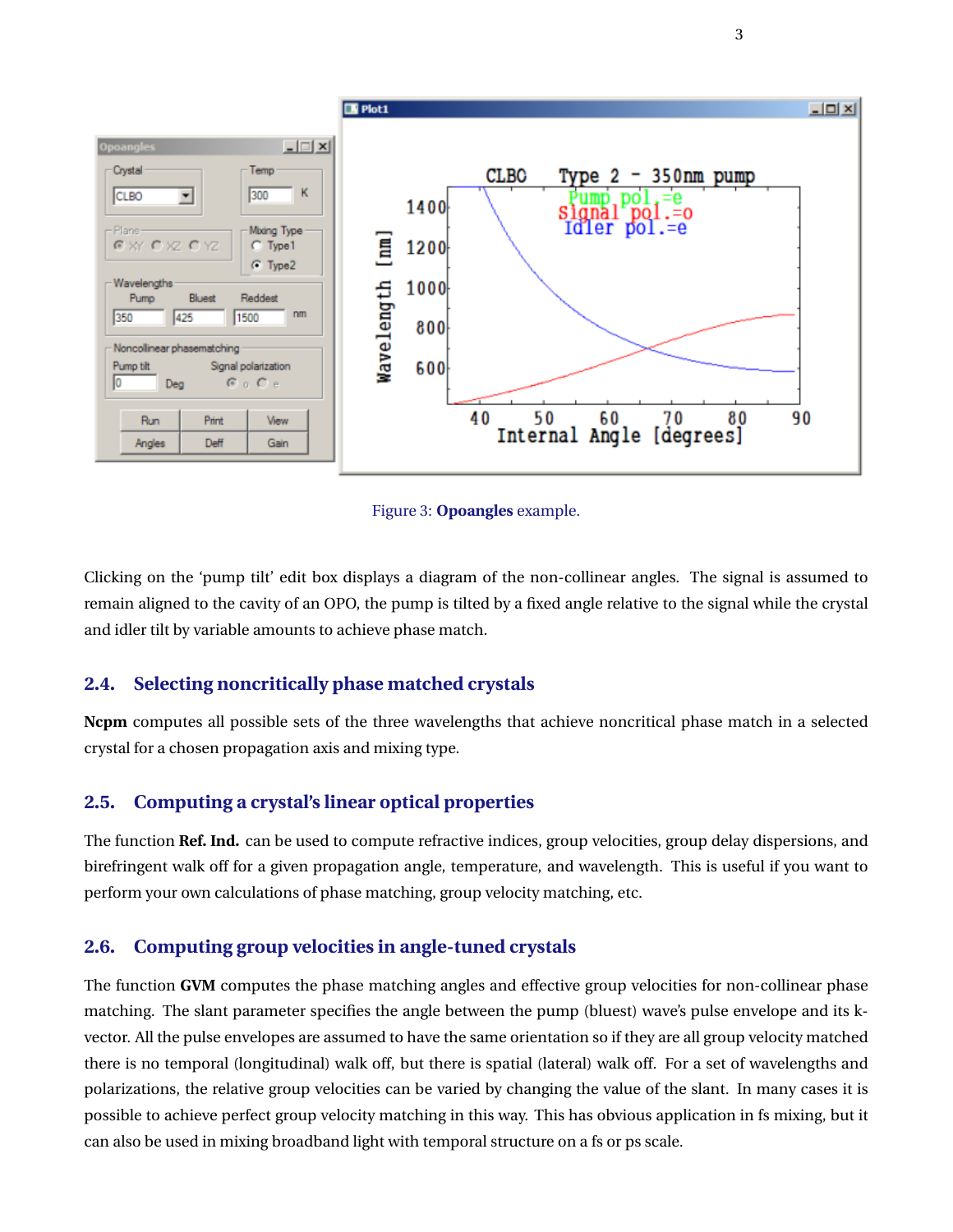# **3. NONLINEAR MIXING MODELS**

The functions with 'mix' in their title handle single-pass mixing, as opposed to mixing in an optical cavity. The functions with the 'PW' prefix model plane-wave mixing, those with the '2D' prefix include Gaussian spatial profiles with diffraction and birefringent walk off. The plane-wave models run much faster than the '2D' models, so they can be used to arrive at an approximate set of conditions that can then be fine tuned with the diffractive models.

The functions with suffix 'LP' ignore group velocity effects and are appropriate for monochromatic ns and longer pulses, or for monochromatic cw beams. Functions with suffix 'SP' incorporate group velocity effects and are useful for ps and fs pulses. The suffix 'BB' indicates that the pulses are long but broadband so there is temporal structure on a time scale short enough to require inclusion of group velocity effects.

In the following sections we briefly discuss the mixing models.

#### **3.1. PW-mix-LP**

This model uses a plane-wave monochromatic approximation for single-pass mixing. It's useful for approximating sum-frequency mixing, difference-frequency mixing, and parametric amplification for nanosecond to cw beams. Preloaded examples illustrate: cw difference-frequency mixing (example #16); cw parametric amplification (example #18); pulses parametric amplification (example #21); and cw sum-frequency mixing (example #22).

#### **3.2. PW-mix-SP**

This model uses a plane-wave approximation but includes group velocity and group delay dispersion effects for single-pass mixing of short pulses. [Figure 4](#page-4-0) and [Figure 5](#page-5-0) illustrate the input form and output. Preloaded examples illustrate: femtosecond pulsed sum-frequency mixing (example #1); chirped picosecond pulse sum-frequency mixing (example #2); and chirped picosecond pulse parametric amplifications (example #13).

#### **3.3. PW-mix-BB**

This model uses the plane-wave approximation and allows broad bandwidth for nanosecond pulses. It includes group velocity effects. Figures [6,](#page-6-0) [7](#page-6-1) and [8](#page-6-2) show an example of an OPG calculation. The parameters are specified in the input form in [Figure 6,](#page-6-0) and the output time profile is show in [Figure 7](#page-6-1) and the spectra are shown in [Fig](#page-6-2)[ure 8.](#page-6-2) Preloaded examples illustrate: sum-frequency mixing of broadband nanosecond pulses (example #12); and optical parametric generation of a noise seed pulse (example #76).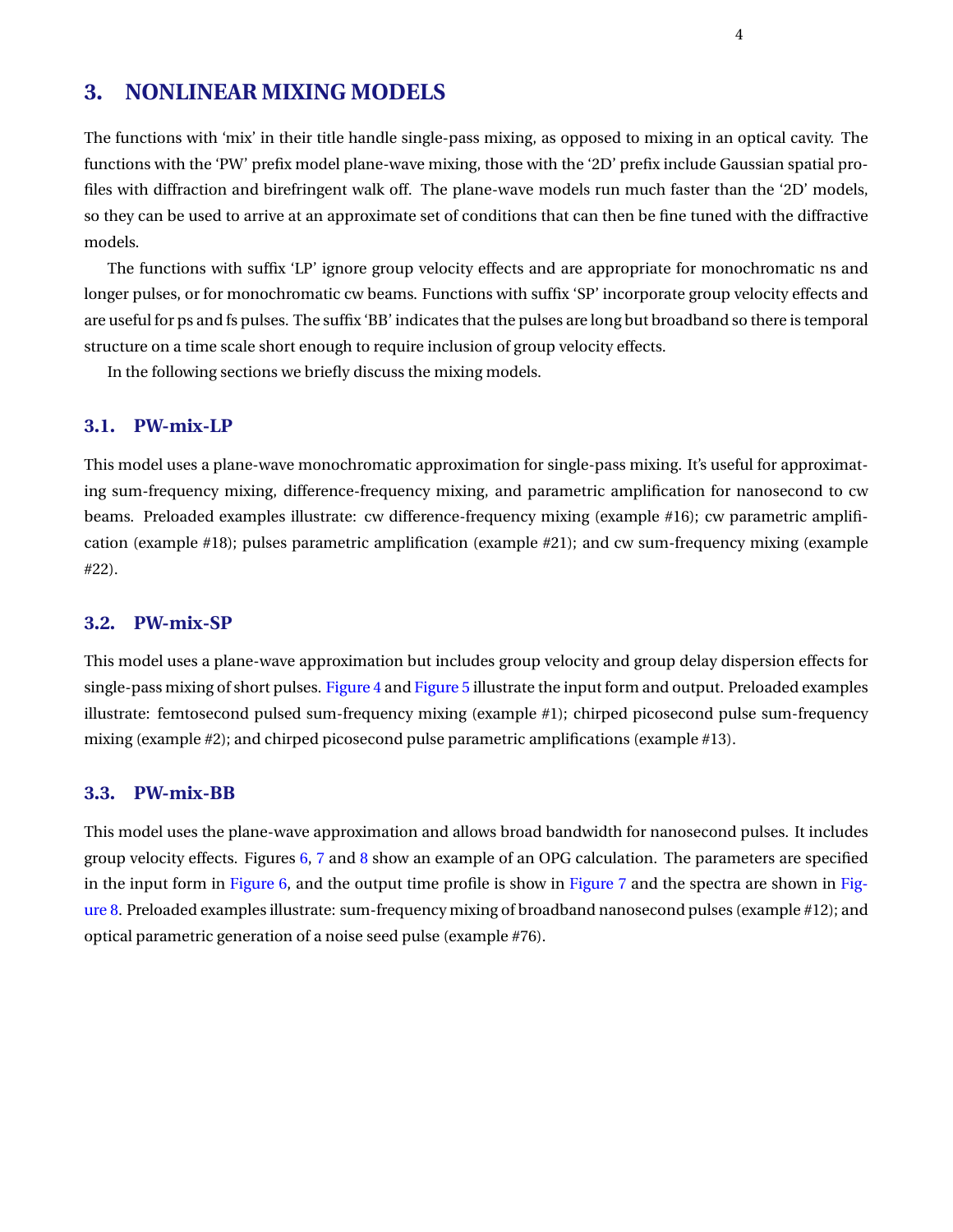<span id="page-4-0"></span>

| Plane-wave short-pulse mixing                                                                                                                                                                                                                                                    |         |        |                  | $-10x$      |        |  |
|----------------------------------------------------------------------------------------------------------------------------------------------------------------------------------------------------------------------------------------------------------------------------------|---------|--------|------------------|-------------|--------|--|
|                                                                                                                                                                                                                                                                                  | Red1    |        | Red <sub>2</sub> | <b>Blue</b> |        |  |
| Wavelengths (nm)                                                                                                                                                                                                                                                                 | 528     | 528    |                  | 264         |        |  |
| Phase velocity index                                                                                                                                                                                                                                                             | 1.674   | 1.674  |                  | 1.674       |        |  |
| Group velocity index                                                                                                                                                                                                                                                             | 1.6     | 1.65   |                  | 1.7         |        |  |
| Group delay dispersion                                                                                                                                                                                                                                                           | 0.00E0  | 0.00E0 |                  | 0.00E0      |        |  |
| Phases at input (rad)                                                                                                                                                                                                                                                            |         | I٥     |                  | I٥          |        |  |
| n2 red1 (sq cm/W)                                                                                                                                                                                                                                                                | 0.00E0  | 0.00E0 |                  | 2.00E-15    |        |  |
| n2 red2 (sq cm/W)                                                                                                                                                                                                                                                                | 0.00E0  | 0.00E0 |                  | 0.00E0      |        |  |
| n2 blue (sq cm/W)                                                                                                                                                                                                                                                                | 0.00E0  | 0.00E0 |                  | 0.00E0      |        |  |
| beta red1 (cm/W)                                                                                                                                                                                                                                                                 | 0.00E0  | 0.00E0 |                  | 0.00E0      |        |  |
| beta red2 (cm/W)                                                                                                                                                                                                                                                                 | 0.00E0  | 0.00E0 |                  |             | 0.00E0 |  |
| beta blue (cm/W)                                                                                                                                                                                                                                                                 | 0.00E0  |        | 0.00E0           |             | 0.00E0 |  |
| Input face reflectivity                                                                                                                                                                                                                                                          | Ю       | 10     |                  | 10          |        |  |
| Output face reflectivity                                                                                                                                                                                                                                                         | I٥      | I٥     |                  | I٥          |        |  |
| Crystal loss (1/mm)                                                                                                                                                                                                                                                              | 10      | 10     | o                |             |        |  |
| Pulse energy (J)                                                                                                                                                                                                                                                                 | 3.05E-7 |        | 3.05E-7<br>10    |             |        |  |
| Beam diam. (fwhm mm)                                                                                                                                                                                                                                                             | 0.5     | 0.5    |                  | 0.5         |        |  |
| Pulse duration (fwhm ps)                                                                                                                                                                                                                                                         | 0.775   | 0.775  |                  | 0.775       |        |  |
| Pulse chirp (THz/ps)                                                                                                                                                                                                                                                             | I٥      | 10     | I٥               |             |        |  |
| Pulse delay (ps)                                                                                                                                                                                                                                                                 | lo      | o      |                  | View        |        |  |
| Crystal length (mm)                                                                                                                                                                                                                                                              | 15      |        | Run              | Print.      |        |  |
| Deff (pm/V)                                                                                                                                                                                                                                                                      | 12      |        |                  |             |        |  |
| Delta k (1/mm)                                                                                                                                                                                                                                                                   | 10      |        | Irradiances      | Norm Irr.   |        |  |
| # of z integration steps                                                                                                                                                                                                                                                         | 500     | Chirp  |                  | Phase       |        |  |
| # time steps                                                                                                                                                                                                                                                                     | 256     |        | Spectra          |             |        |  |
| In on-axis pk. irr. (W/sq cm) = 1.305E8 1.305E8 0.000E0<br>In on-axis fluence (J/sq cm) = 1.077E-4 1.077E-4 0.000E0<br>Out on-axis fluence (J/sq cm) = 6.084E-5 6.084E-5 9.366E-5<br>Out on-axis peak irr. (W/sq cm) = 7.735E7 8.008E7<br>1.163E8<br>So (W/sq cm)<br>$= 4.398F7$ |         |        |                  |             |        |  |

Figure 4: PW-mix-SP example.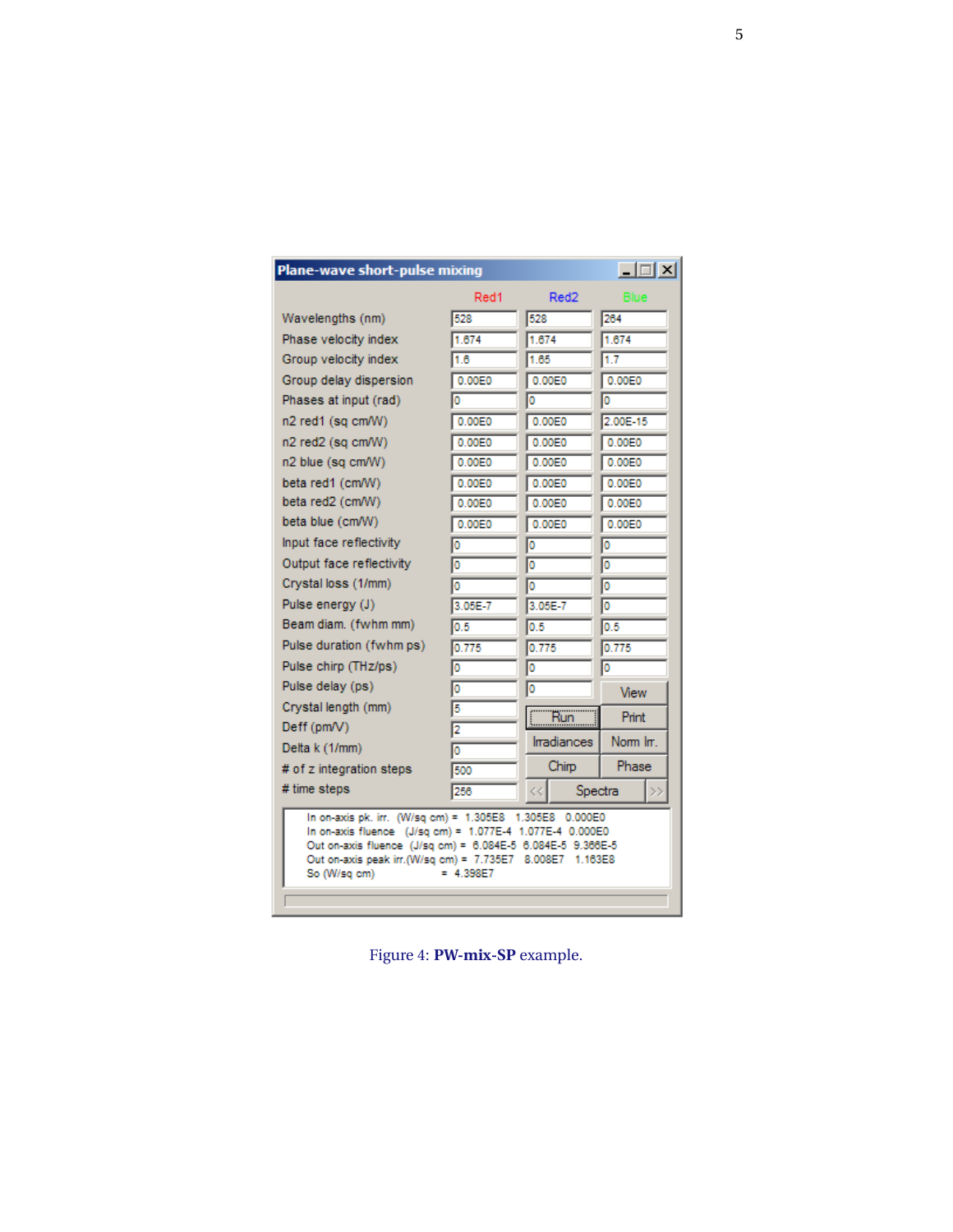<span id="page-5-0"></span>

Figure 5: Output from **PW-mix-SP** example.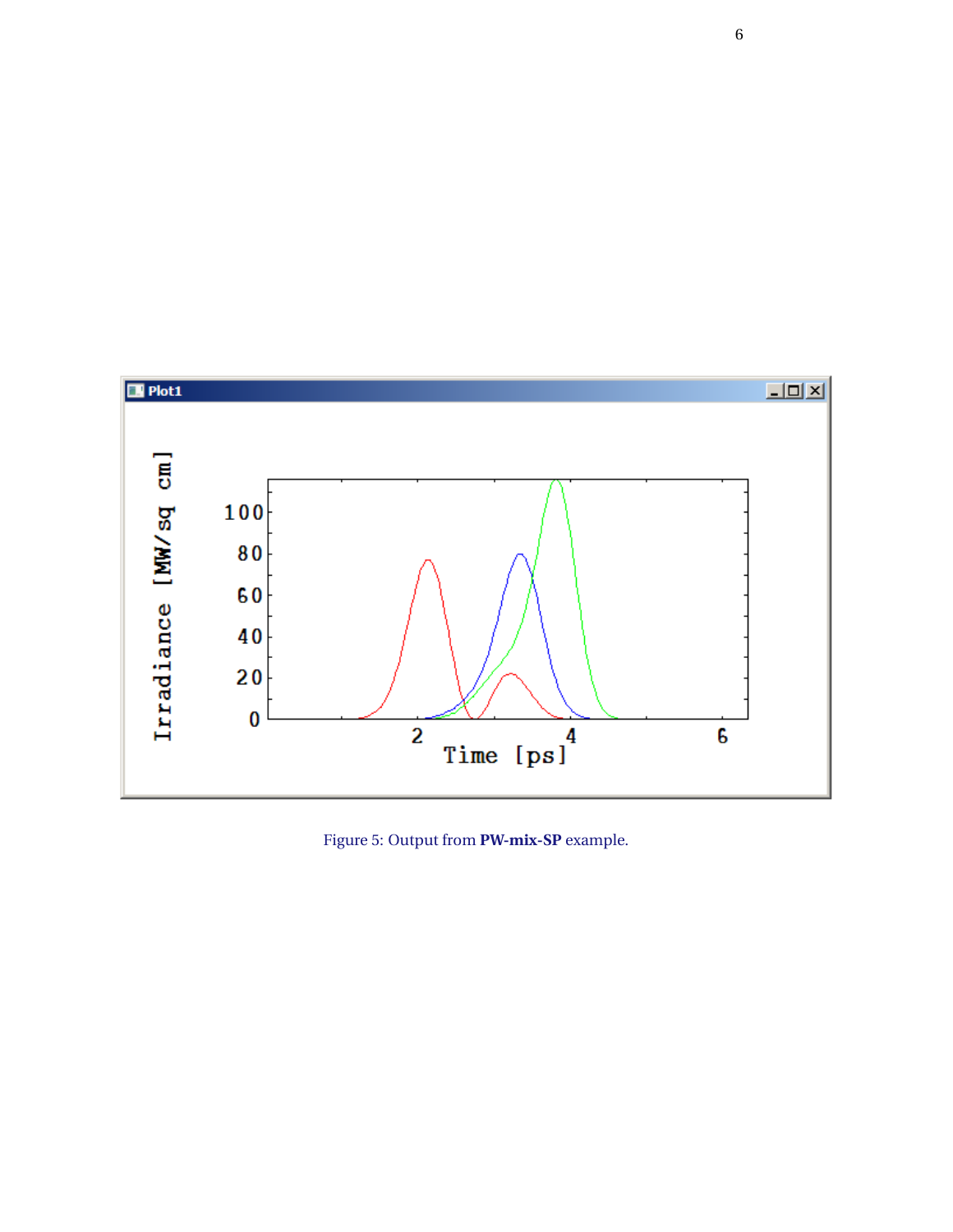<span id="page-6-0"></span>

| Plane-wave broad-bandwidth mixing                                                                                                                                              |           |                    | $\Box$      |  |
|--------------------------------------------------------------------------------------------------------------------------------------------------------------------------------|-----------|--------------------|-------------|--|
|                                                                                                                                                                                | Red1      | Red <sub>2</sub>   | Blue        |  |
| Wavelengths (nm)                                                                                                                                                               | 1300      | 2374               | 840         |  |
| Phase velocity index                                                                                                                                                           | 2.1458    | 2.1156             | 2.1717      |  |
| Group velocity index                                                                                                                                                           | 2.2       | 2.4                | 2.25306     |  |
| Group delay dispersion                                                                                                                                                         | $-5.87E4$ | 5.65E4             | $-1.15E5$   |  |
| Input face reflectivity                                                                                                                                                        | O         | o                  | o           |  |
| Output face reflectivity                                                                                                                                                       | Ō         | o                  | o           |  |
| Crystal loss (1/mm)                                                                                                                                                            |           | o                  | 10          |  |
| Pulse energy/power (J/W)                                                                                                                                                       | $1.0E-19$ | o                  | $6.0E - 5$  |  |
| Pulse duration (fwhm ns)                                                                                                                                                       | 1.00E-2   | 1.00E-2            | 5.00E-2     |  |
| Beam diam. (fwhm mm)                                                                                                                                                           | 5.0E-3    | $5.0E-3$           | 5.0E-3      |  |
| Bandwidth (fwhm GHz)                                                                                                                                                           | 1000      | 1000               | 10          |  |
| Mode spacing (GHz)                                                                                                                                                             | 50        | 40                 | o           |  |
| Frequency modulated                                                                                                                                                            | ٥         | o                  | o           |  |
| Crystal length (mm)                                                                                                                                                            | 0.2       | Run                | Print       |  |
| Deff (pm/V)                                                                                                                                                                    | 15        |                    |             |  |
| Delta k (1/mm)                                                                                                                                                                 | o         | <b>Irradiances</b> | Norm In.    |  |
| # of z integration steps                                                                                                                                                       | 256       | Spectra            | <b>View</b> |  |
| 2.12E2<br>Input on-axis fluence $(J/sq \text{ cm}) =$<br>3.53E-13<br>0.00E0<br>Output on-axis fluence (J/sq cm)=<br>1.64E2<br>3.06E1<br>1.68E1<br>1.14E10<br>So (W/sq cm)<br>Ξ |           |                    |             |  |

<span id="page-6-2"></span>Figure 6: **PW-mix-BB** example.

<span id="page-6-1"></span>

Figure 7: Output temporal irradiance profile from **PW-mix-BB** example. Figure 8: Output spectral profile from **PW-mix-BB** example.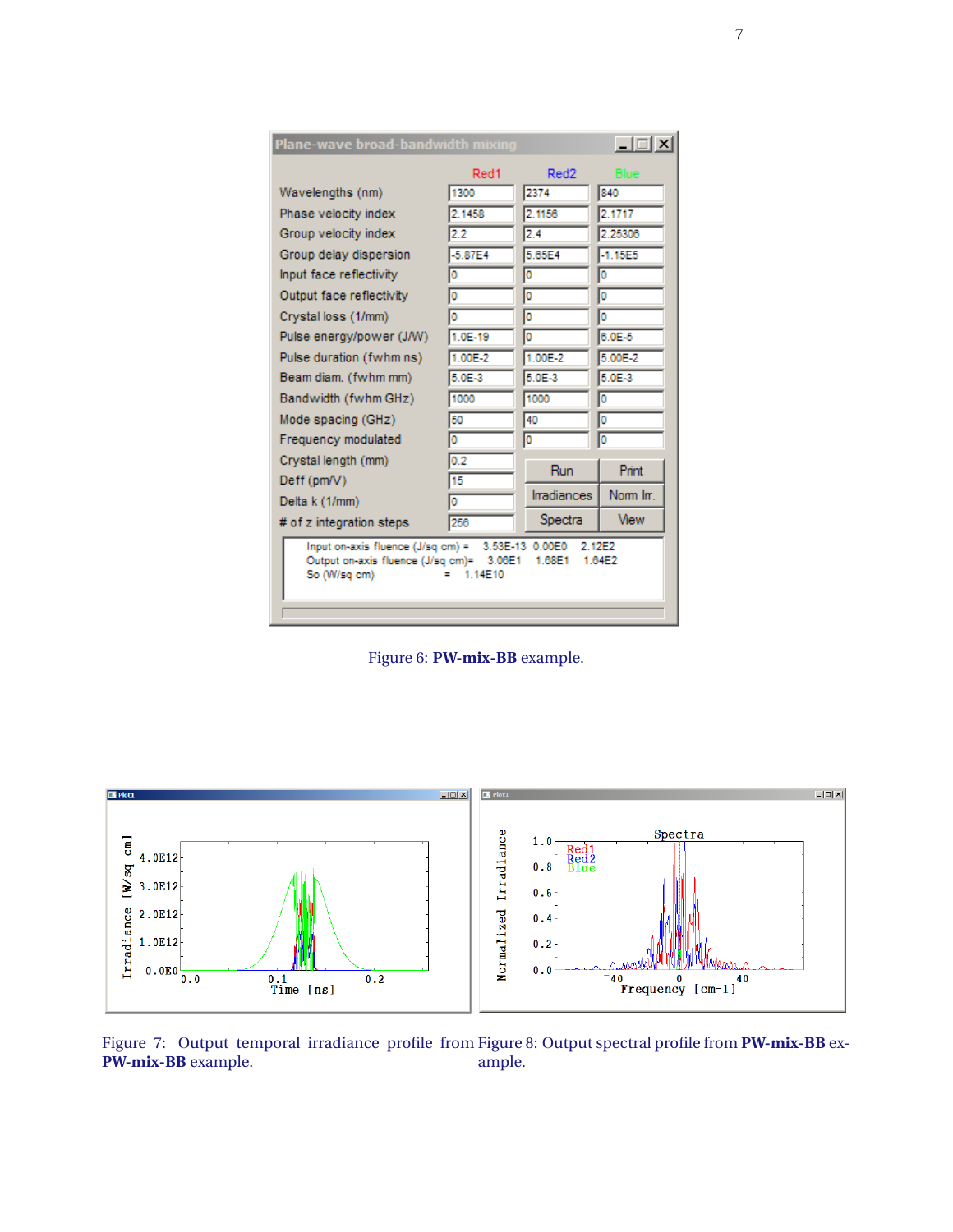### **3.4. 2D-mix-LP**

This models single-pass mixing of long pulses or cw beams including Gaussian spatial profiles, diffraction and birefringent walkoff. The beams can be tightly focused or collimated. Preloaded examples illustrate: cw sumfrequency mixing of collimated beams including birefringence (example #14); cw sum-frequency mixing of focused beams (example #38); and cw sum-frequency mixing of focused beams with birefringence (example #58).

| $-1$ $-1$ $\times$<br>2 dimensional long-pulse mixing                                         |         |         |             |  |
|-----------------------------------------------------------------------------------------------|---------|---------|-------------|--|
|                                                                                               | Red1    | Red2    | <b>Blue</b> |  |
| Wavelengths (nm)                                                                              | 1560    | 1560    | 780         |  |
| Indexes of refraction                                                                         | 2.23    | 2.23    | 2.23        |  |
| Phases at input (rad)                                                                         | 0       | I٥      | I٥          |  |
| ar coated (1=yes 0=no)                                                                        | 1       | 1       | ł1          |  |
| Crystal loss (1/mm)                                                                           | ٥       | I٥      | I٥          |  |
| Energy/power (J or W)                                                                         | 1.00E-4 | 1.00E-4 | 0.00E0      |  |
| Pulse duration (fwhm ns)                                                                      | 10      | 10      | 10          |  |
| Beam diam. (fwhm mm)                                                                          | 0.1     | 0.1     | 0.1         |  |
| Supergaussian coeff.                                                                          |         | 1       | 1           |  |
| n2 red1 (sq cm/W)                                                                             | 0.00E0  | 0.00E0  | 0.00E0      |  |
| n2 red2 (sq cm/W)                                                                             | 0.00E0  | 0.00E0  | 0.00E0      |  |
| n2 blue (sq cm/W)                                                                             | 0.00E0  | 0.00E0  | 0.00E0      |  |
| beta red1 (cm/W)                                                                              | 0.00E0  | 0.00E0  | 0.00E0      |  |
| beta red2 (cm/W)                                                                              | 0.00E0  | 0.00E0  | 0.00E0      |  |
| beta blue (cm/W)                                                                              | 0.00E0  | 0.00E0  | 0.00E0      |  |
| Walkoff angles (mrad)                                                                         | O       | I٥      | 20          |  |
| Offset in wo dir. (mm)                                                                        | ٥       | o       | Ō           |  |
| Rad. curv. (mm/air)                                                                           | 9.60E1  | 9.60E1  | 1.00E2      |  |
| # of integ/grid points                                                                        | 50      | 64      | 64          |  |
| Crystal/grid sizes (mm)                                                                       | 10      | 0.65    | 0.4         |  |
| Deff (pm/V)                                                                                   | 2       |         |             |  |
| Delta k (1/mm)                                                                                | 0.3     |         |             |  |
| Dist. to image (mm)                                                                           | 0       | Accept  |             |  |
| # time steps                                                                                  | 50      |         |             |  |
| Suggested value = 20. Increase for greater time resolution.<br>(irrelevant for all cw beams). |         |         |             |  |

Figure 9: Inputs **2D-mix-LP** example.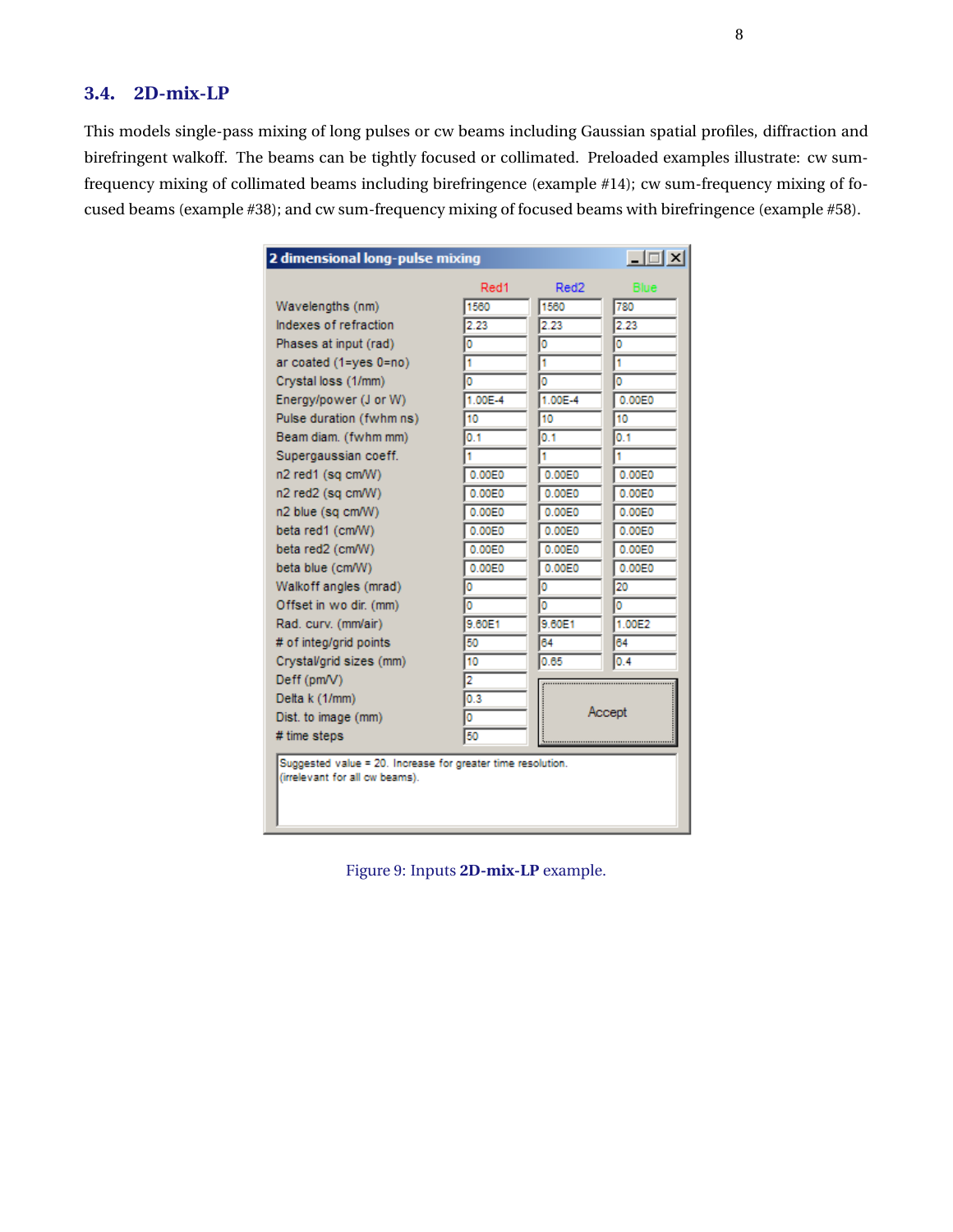

Figure 10: 2D-mix-LP example.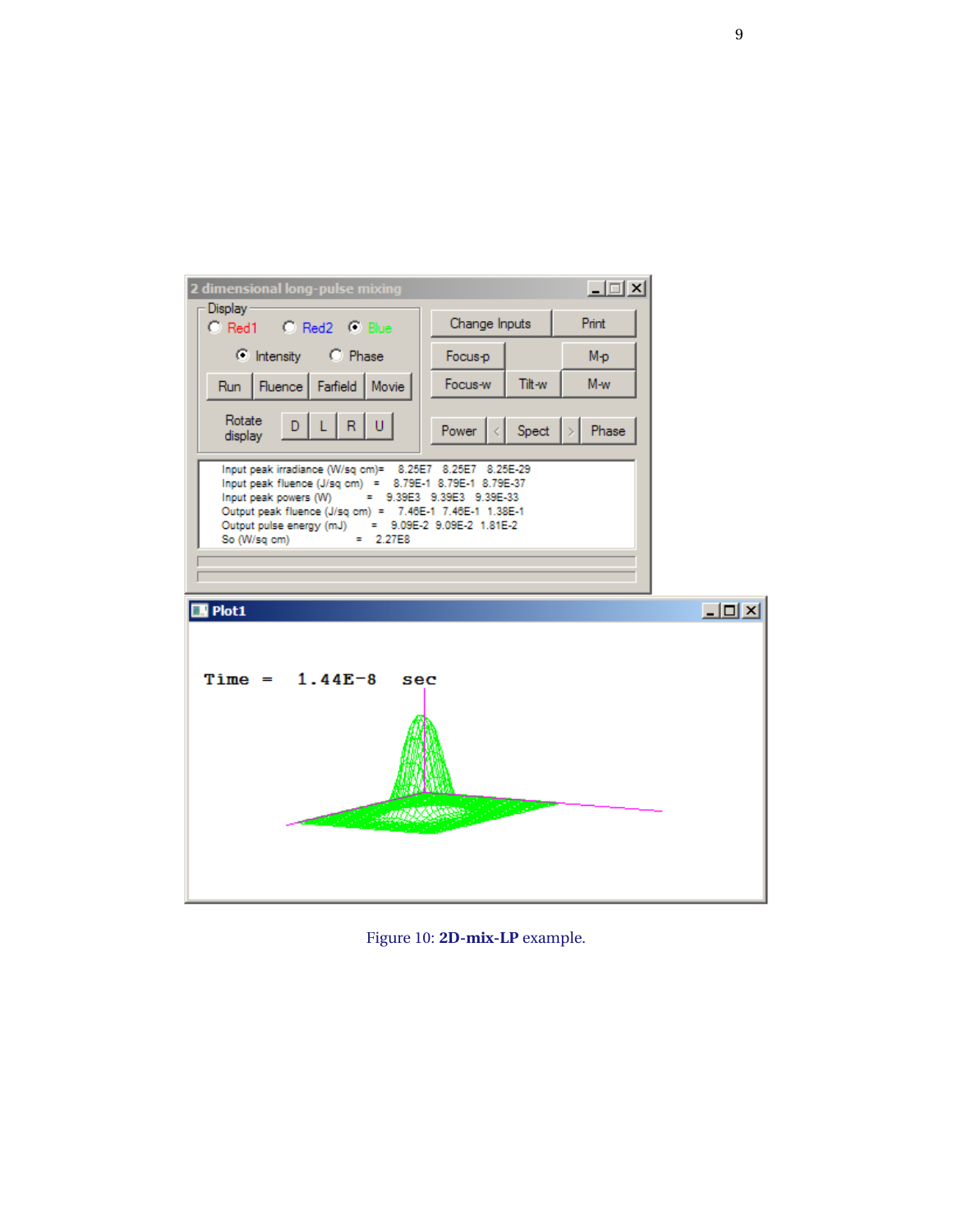#### **3.5. 2D-mix-SP**

This models single-pass mixing including dispersion and diffraction for short pulse and Gaussian beams. Preloaded examples illustrate: sum-frequency mixing of focused beams with spatial and temporal walkoff (example #63); and sum-frequency mixing of group-velocity-matched collimated beams (example #66).

#### **3.6. PW-cav-LP**

This models intracavity mixing for long pulses in the plane-wave limit. Processes include intracavity sum-frequency mixing, intracavity difference-frequency mixing, and optical parametric oscillation. Preloaded examples illustrate: cw intracavity second harmonic generation (example #36); cw singly resonant OPO (example #51); cw doubly resonant OPO (example #46); cw pump-enhanced OPO (example #52); cw triply resonant OPO (example #55); and nanosecond singly resonant OPO (example #69).

<span id="page-9-0"></span>

### **3.7. PW-OPO-SP**



This models synchronously-pumped, singly resonant optical parametric oscillators in the plane-wave. [Fig](#page-9-0)[ure 11](#page-9-0) illustrates an example. The model adds quantum noise to the signal and idler fields on each cavity pass.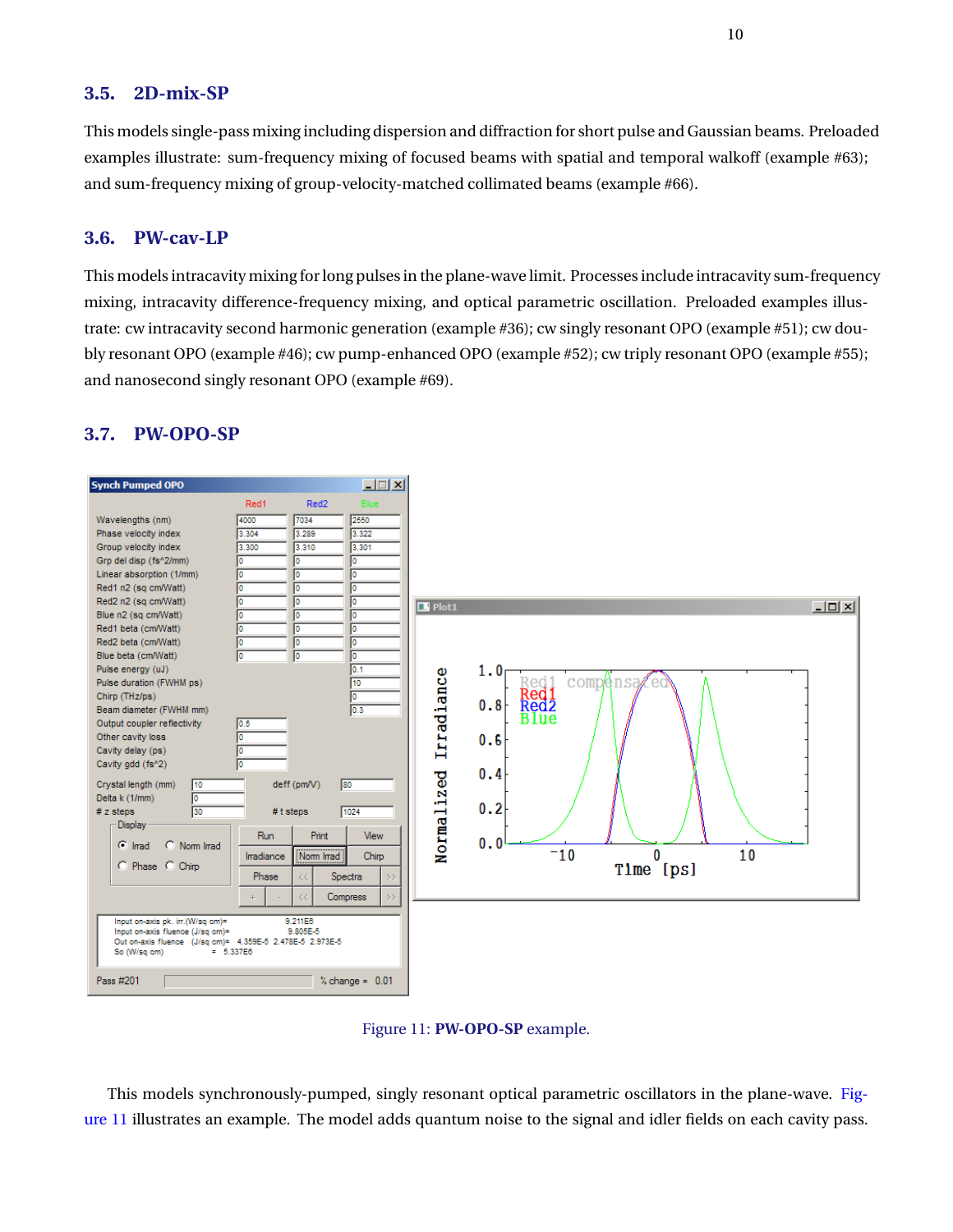The OPO starts from this noise. The model also includes group velocity and group delay dispersion adjustable compensation. Preloaded examples include #35 and #77.

### **3.8. PW-OPO-BB**

This models broadband nanosecond optical parametric oscillators in the plane-wave limit. It includes group velocities, and allows the pump to be broadband as well as the signal and idler. You can specify a signal seed to study injection seeding of nanosecond OPOs. Preloaded examples include #48.

#### **3.9. 2D-cav-LP**

This models intracavity mixing of Gaussian beams for nanosecond to cw pulse lengths. Processes include sumfrequency mixing, difference-frequency mixing, optical parametric oscillation in stable or unstable optical cavities. Preloaded examples illustrate: cw intracavity sum-frequency mixing (example #37); cw optical parametric oscillator (example #42); cw doubly resonant optical parametric oscillator (example #45); nanosecond ring optical parametric oscillator (example #49); and cw pump-enhanced optical parametric oscillator (example #54).

# <span id="page-10-0"></span>**4. AUXILIARY FUNCTIONS**

| SNLO Help                                                                                                                                                                                                                                                                                                                                                                                                                                                                                                                                                                                                                                                                                                                                                                                                                                                                                                                                                          |  |  |  |  |  |  |  |
|--------------------------------------------------------------------------------------------------------------------------------------------------------------------------------------------------------------------------------------------------------------------------------------------------------------------------------------------------------------------------------------------------------------------------------------------------------------------------------------------------------------------------------------------------------------------------------------------------------------------------------------------------------------------------------------------------------------------------------------------------------------------------------------------------------------------------------------------------------------------------------------------------------------------------------------------------------------------|--|--|--|--|--|--|--|
| PW-mix-LP   PW-mix-SP   PW-mix 4<br>SNLO   RefInd   Qmix   Bmix   QPM   Opoangles   NCPM   GVM                                                                                                                                                                                                                                                                                                                                                                                                                                                                                                                                                                                                                                                                                                                                                                                                                                                                     |  |  |  |  |  |  |  |
| [PW-mix-LP computes three-wave mixing process for long-pulse plane-<br>waves. The input irradiances are those of the central rays of spatial<br>lowest-order Gaussian beams with diameters and energies specified in<br>the input form. This function ignores birefringent and group<br>velocity walkoff. It is intended for very quick evaluation of a<br>proposed mixing process.<br>The model will handle pulses or cw light or a combination of the two.<br>To make a beam cw, set its pulse duration parameter to zero. Because<br>aroup velocity is ignored, (it is included in xx-mix-SP) this model<br>is not accurate for very short pulses (less than 10's of psec usually),<br>or for broad-bandwidth mixing where the bandwidths exceed the<br>crystal's acceptance bandwidth (use PW-mix-BB). Similarly, if<br>birefringent walk off is comparable to, or larger than the beam<br>diameters, this function will not be very accurate (use 2D-mix-xx). |  |  |  |  |  |  |  |
| Results are written to the ascii file PWMIX LP.DAT and may be viewed<br>by clicking the 'View' button.                                                                                                                                                                                                                                                                                                                                                                                                                                                                                                                                                                                                                                                                                                                                                                                                                                                             |  |  |  |  |  |  |  |
|                                                                                                                                                                                                                                                                                                                                                                                                                                                                                                                                                                                                                                                                                                                                                                                                                                                                                                                                                                    |  |  |  |  |  |  |  |

#### Figure 12: **Help** example.

Generally the mixing of low power beams is done in a stable cavity formed by focusing mirrors. Such cavities can be designed using the **Cavity** function which will also help you find the wavefront curvature of the input beams at the input mirror, and the cavity round-trip phase which must be known to achieve exact resonance in the cavity. This function operates much like **Focus** in that the outputs are updated automatically on any change of the input parameters. A help plot of the cavity pops up with this function to assist in setting the parameters.